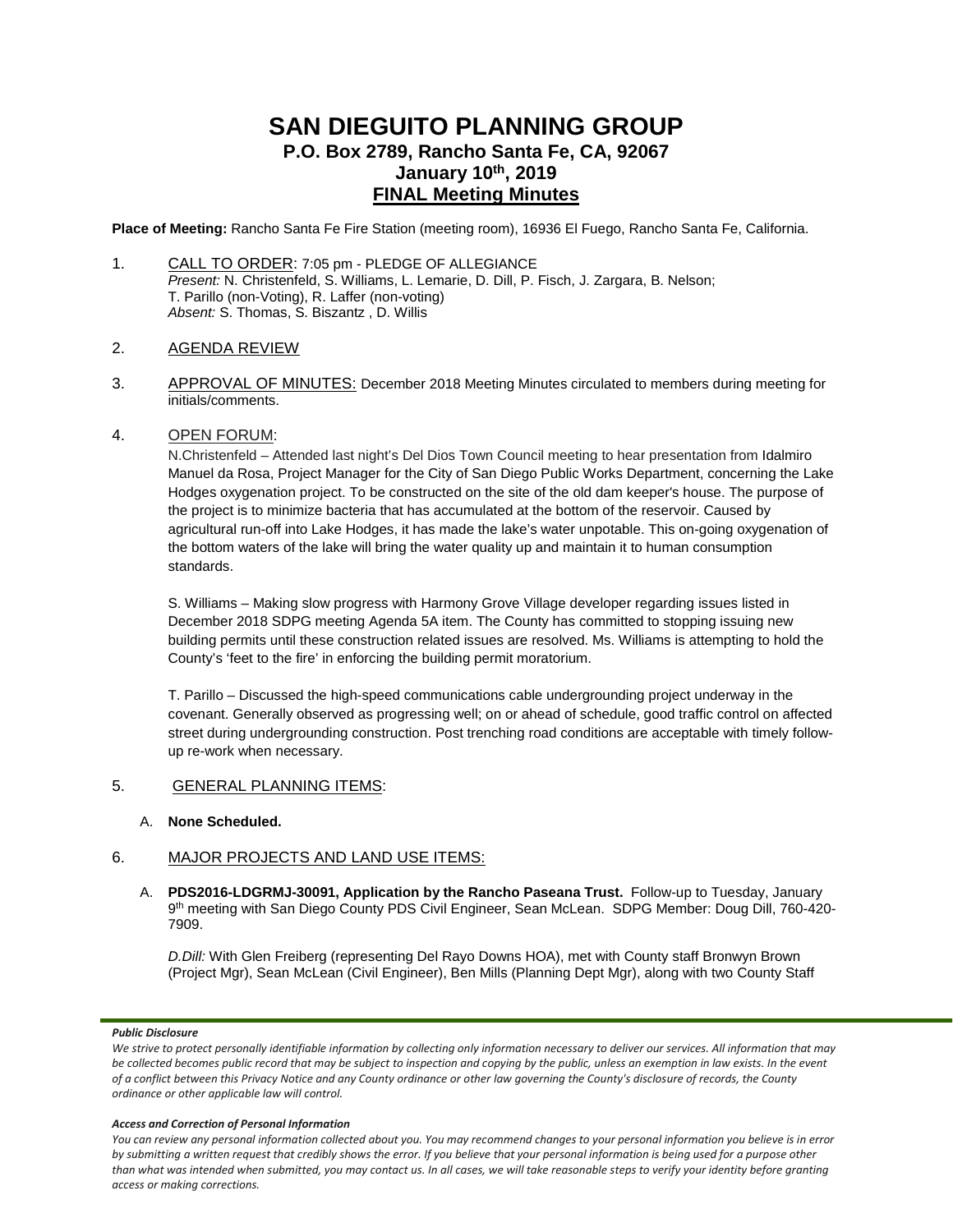trainees/interns. Started with an overview of the original 1983 subdivision plan which included a 2-lot Equestrian Facility on the western side of San Dieguito Road and 4 estate lots on the eastern side, and the status of existing structures and training facilities. Then reviewed hardcopy of the preliminary (draft) grading plans. Principle activity is the creation of two landscape ponds and using that dirt to raise the elevation for the primary estate site and associated structures (all permitted with the original 1983 Major Use Permit) at the north end of the parcel. Discussed the status of water ways traversing or alongside the property; San Dieguito River and El Apajo Swale. Mr. Freiberg express concern about standing water issues on the property. County stated as part of the permitting process, a comprehensive vector control plan was prepared with implementation and enforcement guidelines, recommended the HOA contact the Health Department for follow-up on current situation. County Staff emphasized the stringent Federal, State and County regulations governing the geology/water way conditions on the property and how the preparations of extensive studies conducted by these resource agencies are part of the processing of this permit.

B. **PDS2018-STP-18-043 The Grove Discretionary Permit for Site Plan.** Located at 16724 La Gracia Rancho Santa Fe; APN: 268-120-48-00. Existing lot with 3 dwelling units housed in two structures. Project proposes to separate two dwelling units from one structure and create two standalone structures to house individual dwelling units. The project does not propose to increase the number of dwelling units nor adjust any boundaries. Applicant Representative: Samuel Bellomio, 760-745-8118; PDS Planner: Tabina Tonekaboni, 858-495-5418; SDPG Member: Laurel Lemarie, 858-756-2835.

Applicant Representatives provided and overview of the project, its history, and the specific changes proposed to the existing dwelling units followed by an animated video presentation of what the finished proposed renovation would look like.

MOTION by L. Lemarie: Recommend approval with following conditions; any proposed berms, grading and retaining walls must not fall into any public right-of-way; confirm establishment of a CC&Rs/HOA for the maintenance of all common areas. Seconded by N. Christenfeld VOTE: 7 – Yes, 0 – No, 2 – Abstain (Laffer, Parillo), 4 – Absent/Vacancy

- C. **PDS2018-VAC-18-003 Vacation - Open Space**. 4.66 acre lot with an existing residence at 20445 Fortuna del Sur, Elfin Forest, CA 92029, APN: 679-090-19, closest cross street: Seaquest Trail. Owner: Todd Frank, 760-822-4360; Applicant's Representative: Rob Russell (Accurate Land Survey), 619-445-0110; County PDS Planner: Nicolas Gustafson, 858-495-5351; SDPG Member: Doug Dill, 760-420-7909. *Continue to February 2019*
- D. **PDS2018-Lw60918-R1 Grifols Signage Design Review**. Commercial structure located in the 4S Ranch/ Thornmint Industrial Park at 10804 Willow Ct., San Diego, CA, APN: 678-291-24-00. Applicant Representative: Tim Seaman (Champion Permits), 619-993-8846; PDS Planner: Mandy Noza, 858-495- 5346; SDPG Member, Phil Fisch, 858-592-6758.

P. Fisch visited the site and observed the proposed sign is in character with the industrial park's other building signage. There is no impact to view sheds of residential neighborhoods since Willow Court is located within the interior of the Thornmint Industrial Park.

MOTION by P. Fisch: Recommend Approval as presented. Seconded by D. Dill VOTE: 7 – Yes, 0 – No, 2 – Abstain (Laffer, Parillo), 4 – Absent/Vacancy

## 7. ADMINISTRATIVE MATTERS:

- **A.** Community Reports<br>**B.** Consideration and compared
- **B.** Consideration and comments on circulation mail
- **C.** Future agenda items and planning

### *Public Disclosure*

We strive to protect personally identifiable information by collecting only information necessary to deliver our services. All information that may *be collected becomes public record that may be subject to inspection and copying by the public, unless an exemption in law exists. In the event of a conflict between this Privacy Notice and any County ordinance or other law governing the County's disclosure of records, the County ordinance or other applicable law will control.*

### *Access and Correction of Personal Information*

*You can review any personal information collected about you. You may recommend changes to your personal information you believe is in error by submitting a written request that credibly shows the error. If you believe that your personal information is being used for a purpose other than what was intended when submitted, you may contact us. In all cases, we will take reasonable steps to verify your identity before granting access or making corrections.*